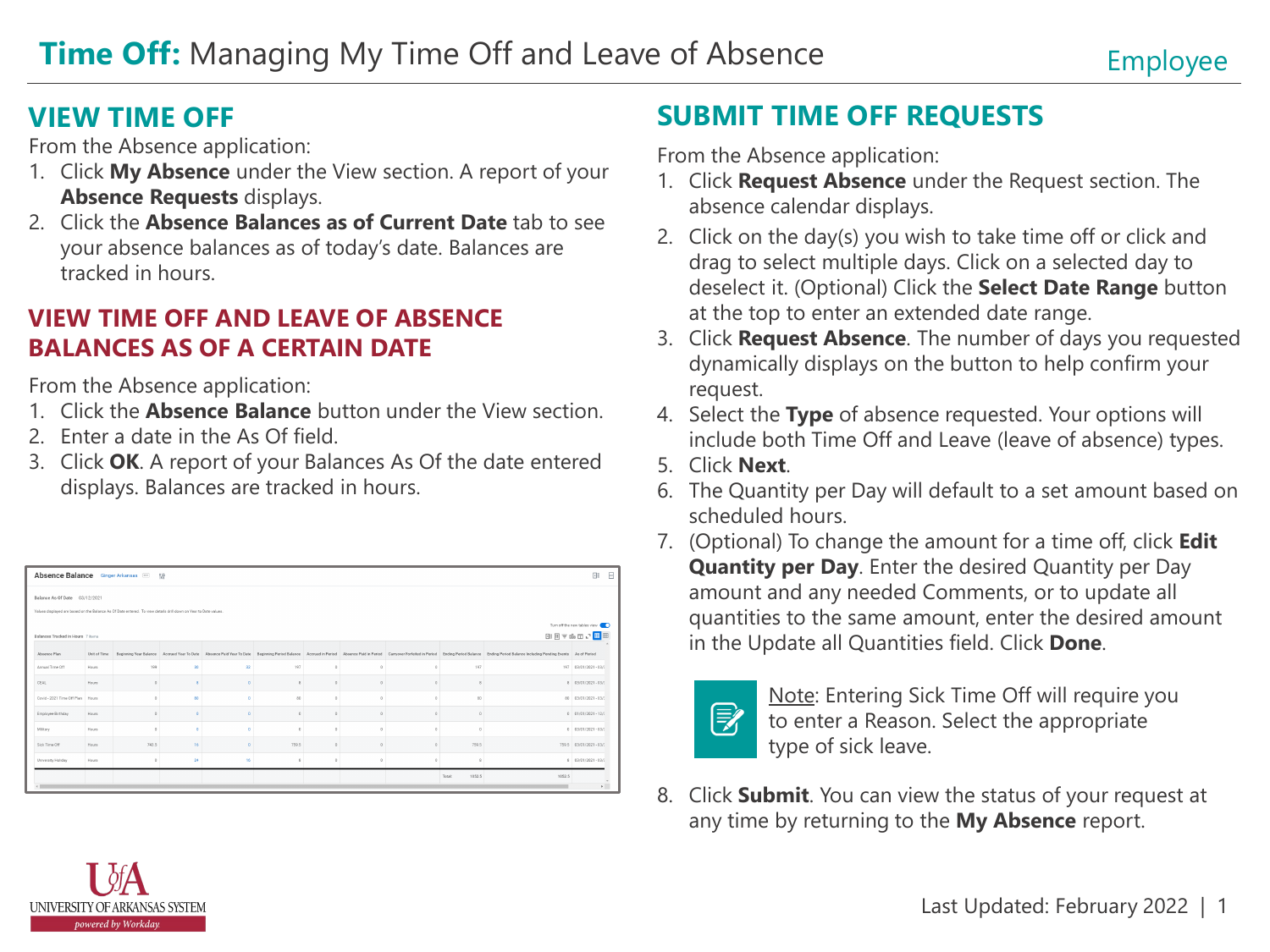### **CANCEL A SUBMITTED TIME OFF REQUEST**

Submitted time off requests that have not yet been approved can be canceled. Once approved, you must correct the request to cancel it. From the Absence application:

- 1. Click **Request Absence** or **Correct My Absence**. Either takes you to the unified absence calendar.
- 2. Click the time off entry on the calendar that you wish to cancel.
- 3. Click **Cancel this Request**.
- 4. Enter a comment. This step is required for a cancelation.
- 5. Click **Submit**. No approval is required.

| c<br>с<br>с<br>$\overline{\phantom{0}}$ |
|-----------------------------------------|
|                                         |

UNIVERSITY OF ARKANSAS SYSTEM powered by Workday

Note: It is also possible to cancel both submitted time off and leave of absence requests in the same manner by going to the Inbox Archive, accessing the absence request, and clicking the Cancel button to initiate the cancellation.

| <b>Inbox</b>                                                                                                                                                                                                                                                                                                                                                  |         |                                                                                                |                                          |           |          |                        |                          |  |  |
|---------------------------------------------------------------------------------------------------------------------------------------------------------------------------------------------------------------------------------------------------------------------------------------------------------------------------------------------------------------|---------|------------------------------------------------------------------------------------------------|------------------------------------------|-----------|----------|------------------------|--------------------------|--|--|
| Actions (2)                                                                                                                                                                                                                                                                                                                                                   | Archive | <b>View Event</b>                                                                              |                                          |           |          |                        | 帶<br>$\mathbb{C}^2$<br>阻 |  |  |
| Sort By: Newest<br>$\vee$<br>$ \vee $<br>From Last 30 Days                                                                                                                                                                                                                                                                                                    |         | <b>Absence Request: Julie Arkansas Actions</b><br>2 hour(s) ago - In Progress: Ginger Arkansas |                                          |           |          |                        |                          |  |  |
| Benefit Change - Change Retirement Savings : Julie<br>Arkansas on 04/03/2020<br>34 minute(s) ago - Successfully Completed                                                                                                                                                                                                                                     |         | For<br><b>Julie Arkansas</b><br><b>Overall Process</b><br>Absence Request: Julie Arkansas      |                                          |           |          |                        |                          |  |  |
| Absence Request: Julie Arkansas<br>2 hour(s) ago - In Progress: Ginger Arkansas                                                                                                                                                                                                                                                                               |         | Overall Status<br>In Progress<br>Calendars In Use                                              | Consecutive Days (No Calendars Selected) |           |          |                        |                          |  |  |
| Benefit Event: Julie Arkansas on 04/03/2020<br>22 hour(s) ago - Successfully Completed: Julie<br>Arkansas<br>Change Beneficiary: Julie Arkansas -<br>Project/Program Director on 04/02/2020<br>22 hour(s) ago - Successfully Completed: Julie<br>Arkansas<br>Payment Election: Julie Arkansas on 04/01/2020<br>22 hour(s) ago - In Progress: Multiple Parties |         | Details<br>Process                                                                             |                                          |           |          |                        |                          |  |  |
|                                                                                                                                                                                                                                                                                                                                                               |         | Request Details 1 item<br>Date                                                                 | Day of the Week<br>Type                  |           |          | Requested Unit of Time | 图支出品に<br>Reason          |  |  |
|                                                                                                                                                                                                                                                                                                                                                               |         | 04/08/2020                                                                                     | Wednesday                                | Sick Time | $\sigma$ | Hours                  | Self                     |  |  |
| Benefit Event: Julie Arkansas on 03/31/2020<br>22 hour(s) ago - Successfully Completed                                                                                                                                                                                                                                                                        |         |                                                                                                |                                          |           |          |                        |                          |  |  |
| Benefit Change - Marriage, and New Hire : Julie<br>Arkansas on 03/31/2020<br>22 hour(s) ago - Successfully Completed                                                                                                                                                                                                                                          |         |                                                                                                |                                          |           |          |                        |                          |  |  |
| Benefit Change - New Hire : Julie Arkansas on<br>03/31/2020                                                                                                                                                                                                                                                                                                   |         | Cancel                                                                                         |                                          |           |          |                        |                          |  |  |

## **MODIFY/CANCEL PREVIOUSLY SUBMITTED AND APPROVED TIME OFF REQUESTS**

From the Absence application:

- 1. Click **Correct My Absence** to access the Absence Calendar.
- 2. Click the time off entry on the calendar. Approved requests will be green with a check mark.



- 3. Select the day(s) you want to correct or click the **Remove Row** icon to remove the days.
- 4. Enter the Type if changing the type of absence.
- 5. Enter an adjustment to requested hours in the Quantity per Day field. Enter 0 if you would like to cancel the request.
- 6. Click **Submit.**
- 7. Your manager will then need to approve the correction or cancellation.



Note: To correct an approved leave of absence request, you will need to notify an HR administrator.